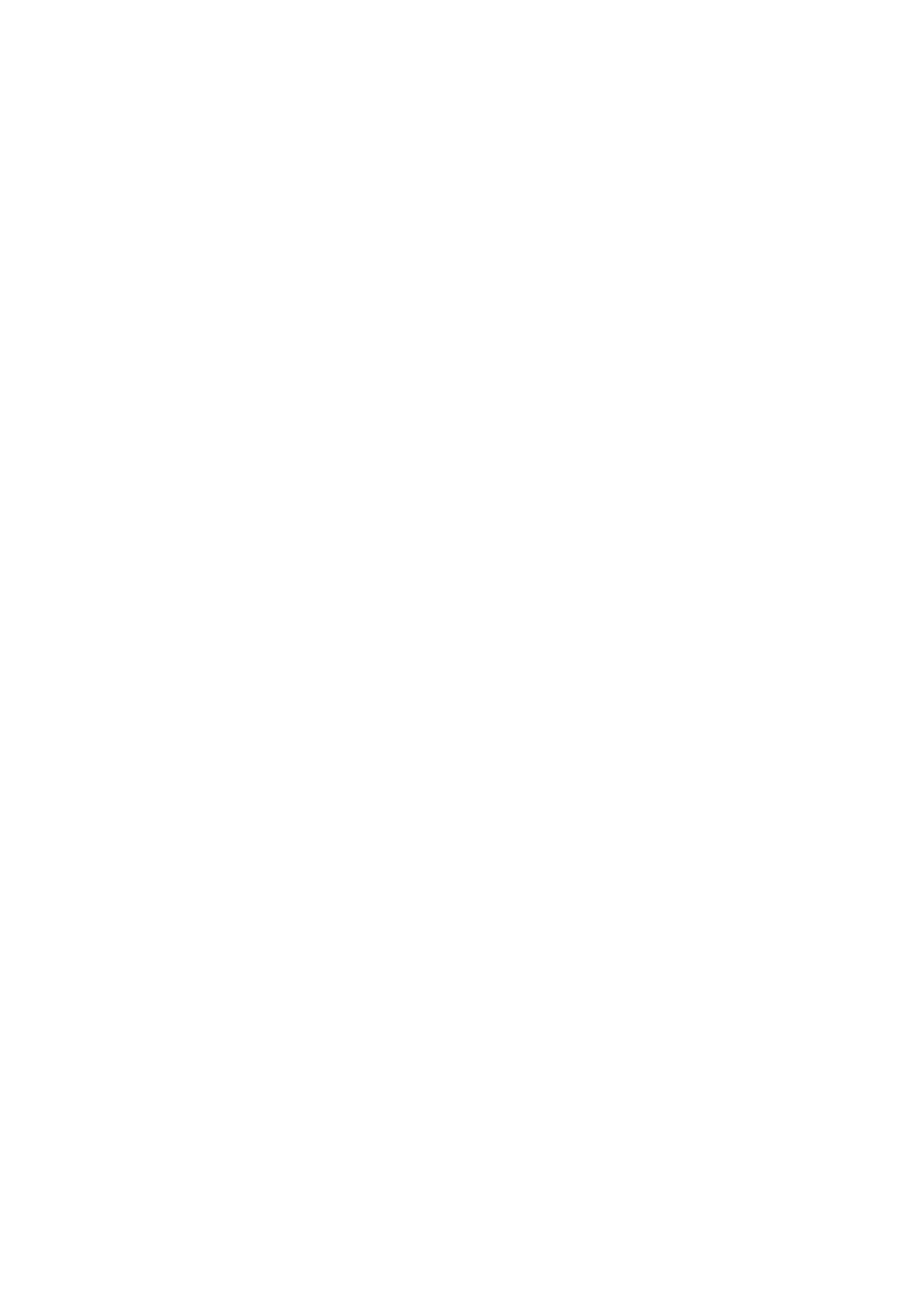## <span id="page-2-0"></span>**Copyright Information**

- SIGLENT TECHNOLOGIES CO., LTD. All rights reserved.
- The information provided in this manual replaces all information printed before.
- SIGLENT Company has the rights to change the specification and the price.
- Contents in this manual are not allowed to be copied, extracted and translated without permission by the company.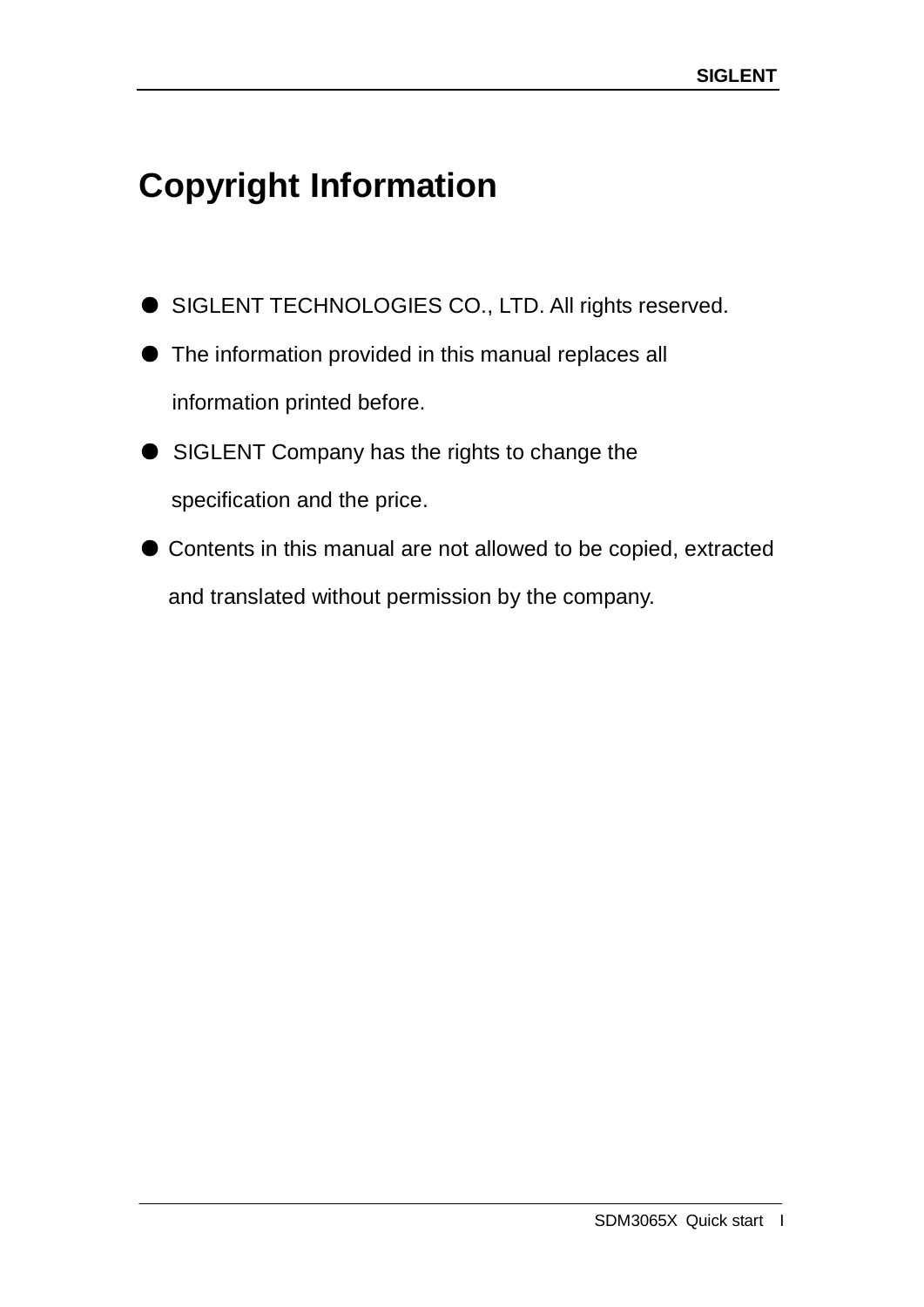### <span id="page-3-0"></span>**General Safety Summary**

Read the following safety precautions carefully to avoid any personal injuries or damages to the instrument and any products connected to it. To avoid potential hazards, please use the instrument as specified.

### **Use proper power line.**

It's only allowed to use the special power line which is approved by local state.

### **Ground the instrument.**

The instrument is grounded through the protective terra conductor of the power line. The ground conductor must be connected to the earth to avoid electric shock. Make sure the instrument is grounded correctly before connecting its input or output terminals.

### **Connect the signal wire correctly**

The potential of the signal wire is equal to the earth, so do not connect the signal wire to a high voltage.

### **Observe all terminal ratings**

Please observe all ratings and sign instructions on the instrument to avoid fire or electric shock. Before connecting the instrument, please read the manual carefully to gain more information about the ratings.

### **Do not operate with suspected failures**

If you suspect that the product is damaged, please contact SIGLENT's qualified service personnel to inspect it. Any repair and adjustment to the product or replacing a component should be done by qualified personnel only.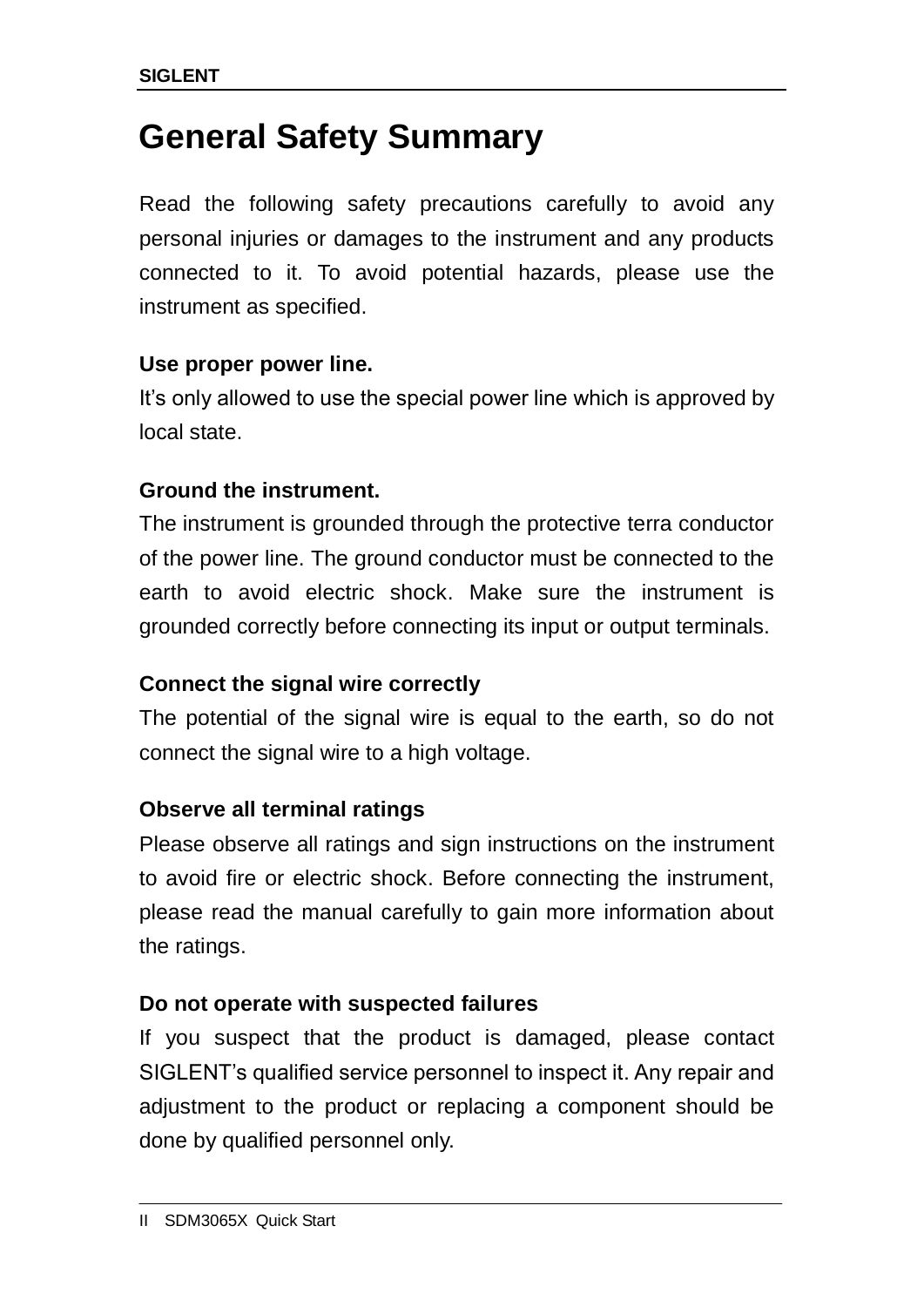### **Avoid circuit or wire exposure**

Don't touch exposed contacts or components when the power is on.

### **Don't operate without covers.**

Don't operate the instrument with covers or panels removed.

#### **Use proper fuse.**

It's only allowed to use the specified fuse for the instrument.

#### **Use proper overvoltage protection.**

Make sure there is no overvoltage (like voltage caused by thunder and lightning) reaching to the instrument, otherwise the operator may suffer an electric shock.

### **Antistatic protection.**

Static electricity will cause damages to the instrument, so test in antistatic areas as far as possible. Ground its inner and outer conductors to release the static electricity temporarily before connecting the cable to the instrument.

### **Keep good ventilation.**

Improper ventilation will cause the rise of the instrument's temperature. Keep good ventilation and check the vent and fan regularly when using it.

### **Keep the surface of the instrument clean and dry.**

**Do not operate in wet or damp conditions.**

**Do not operate in flammable or explosive environment.**

**The disturbance test of all the models meets the limit values**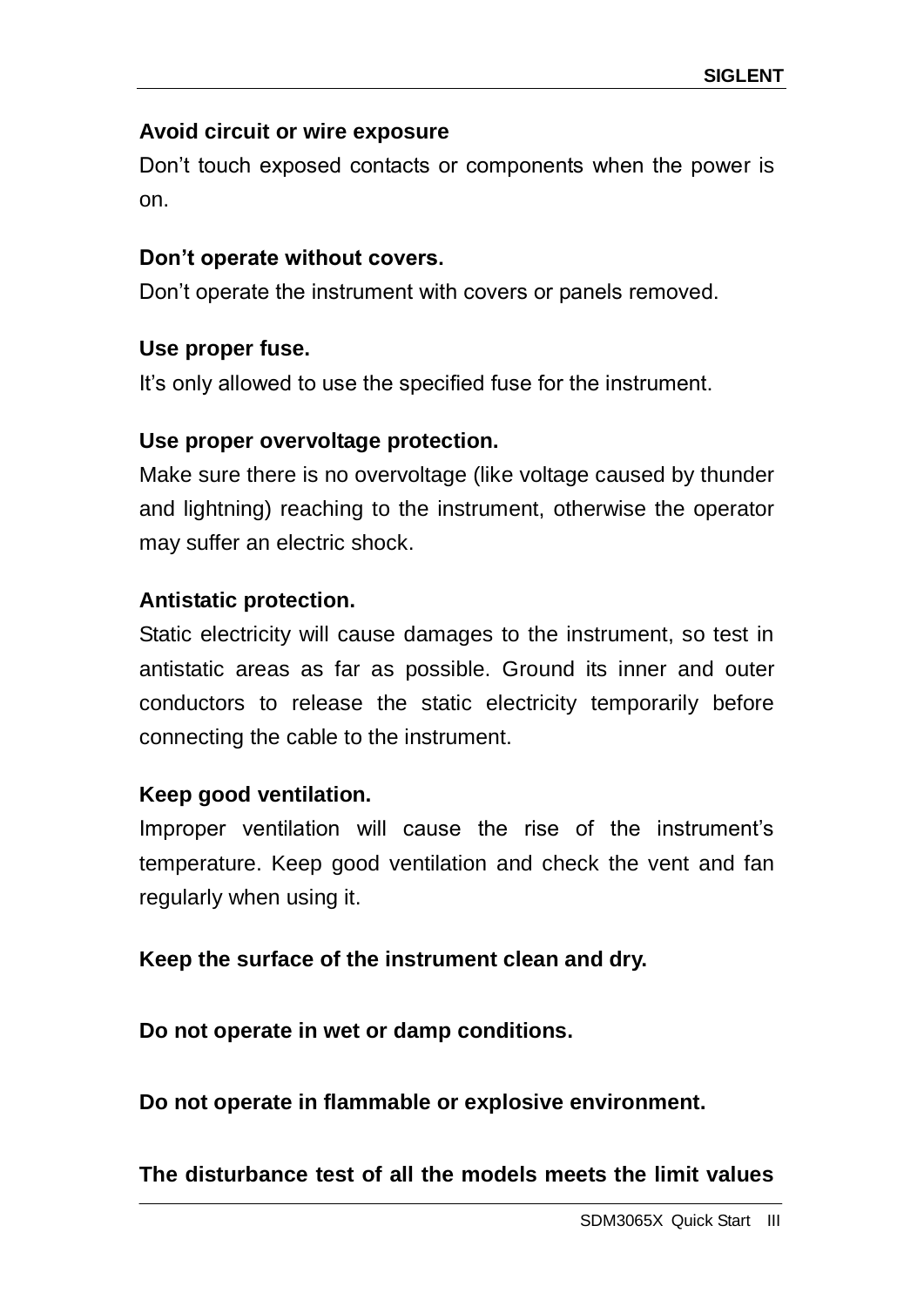### **of A in the standard of EN 61326-1:2013.**

### **Input terminal protection limitation**

Protection limitation is defined for the input terminal:

### **1. Main input**(**HI and LO**)**terminal**

**HI** and **LO** terminals are used for Voltage, Resistance, Capacitance, Continuity, Frequency, Diode and temperture measurement. Two protection limitations are defined:

- **HI-LO protection limitation:** 1000VDC or 750AVC. It's the maximum measurable voltage. The limitation can be expressed as 1000Vpk.
- **LO-ground protection limitation**:**LO** terminal can "float" 500Vpk relative to the ground safely. The maximum protection limitation of **HI** terminal relative to the ground is 1000Vpk. Therefore, the sum of the "float" voltage and the measured voltage can't exceed 1000Vpk.

### **2. Sampling (HI**Sense **and LO**Sense**) terminal**

**HI**Sense and **LO**Sense are used for 4-wire Resistance measurement. Two protection limitations are defined:

- **HI**Sense**-LO**Sense **protection limitation:** 2000Vpk.
- **LO**Sense**-LO**Sense **protection limitation:** 2Vpk.

### **3. Current input (I) terminal**

**I and LO terminals** are used for current measurement. The maximum current which go through the **I** terminal is limited to 10A by the fuse on the back panel.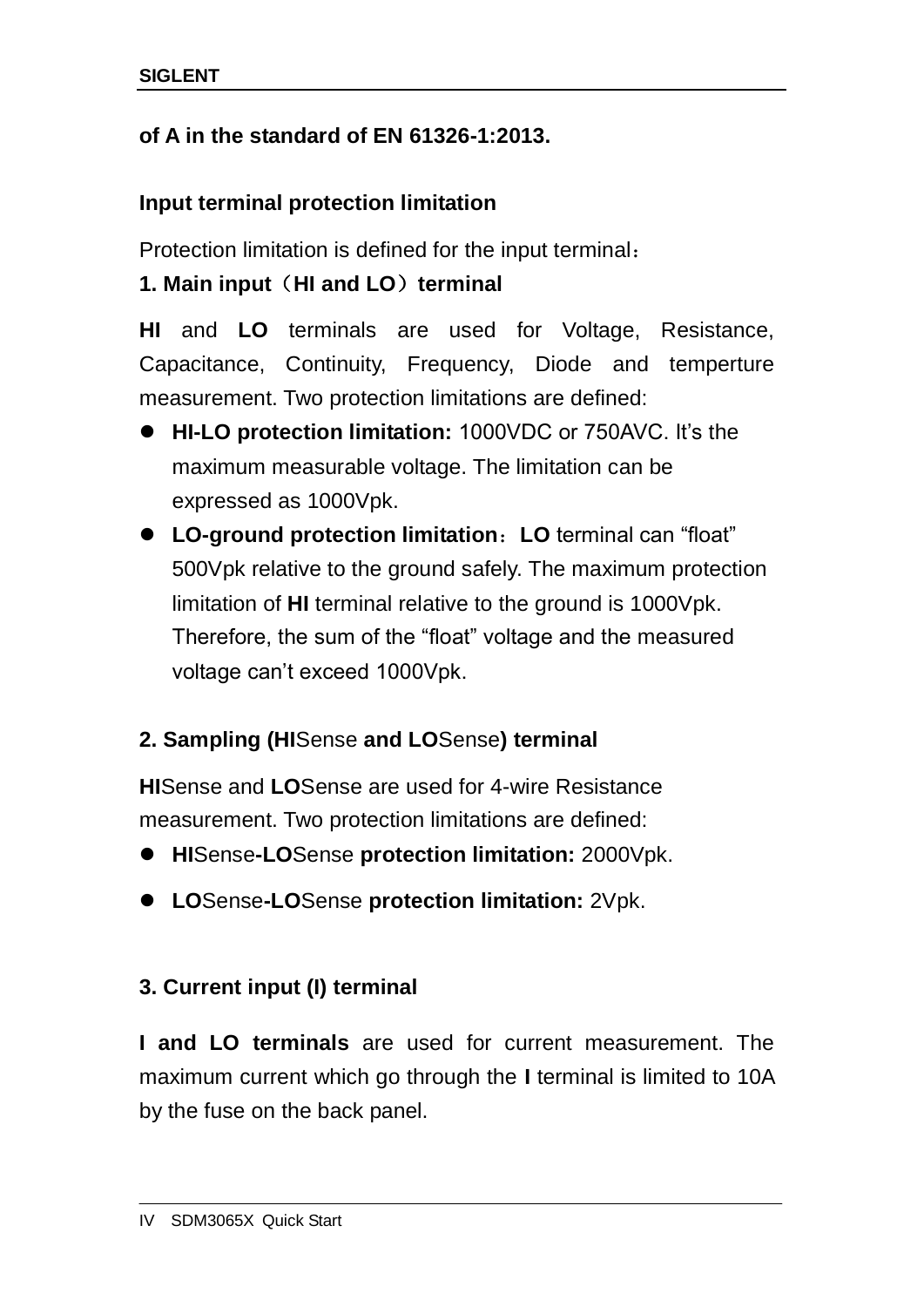### **NOTE:**

Voltage on the current input terminal corresponds to voltage on **LO** terminal. To keep good protection, only use the fuse of specified type and level to replace this fuse.

### **IEC Measurement Category II Overvoltage Protection**

SDM3065X Digital Multimeter provides overvoltage protection for line-voltage mains connections meeting both of the following conditions to avoid the danger of electric shock:

- 1. The HI and LO input terminals are connected to the mains under Measurement Category II conditions as following.
- 2. The maximum line voltage of the mains is 600VAC.

### **WARNING:**

IEC Measurement Category II includes electrical devices connected to mains at an outlet on a branch circuit, such as most small appliances, test equipments, and other devices that plug into a branch outlet or socket.

SDM3065X is capable of making measurements with the **HI** and **LO** inputs connected to mains in such devices (up to 600VAC) or the branch outlet itself. However, the **HI** and **LO** terminals of SDM3065X can't be connected to mains in permanently installed electrical devices such as the main circuit-breaker panels, sub-panel disconnected boxes and permanently wired motors. Such devices and circuits are prone to exceed the protection limits of SDM3065X.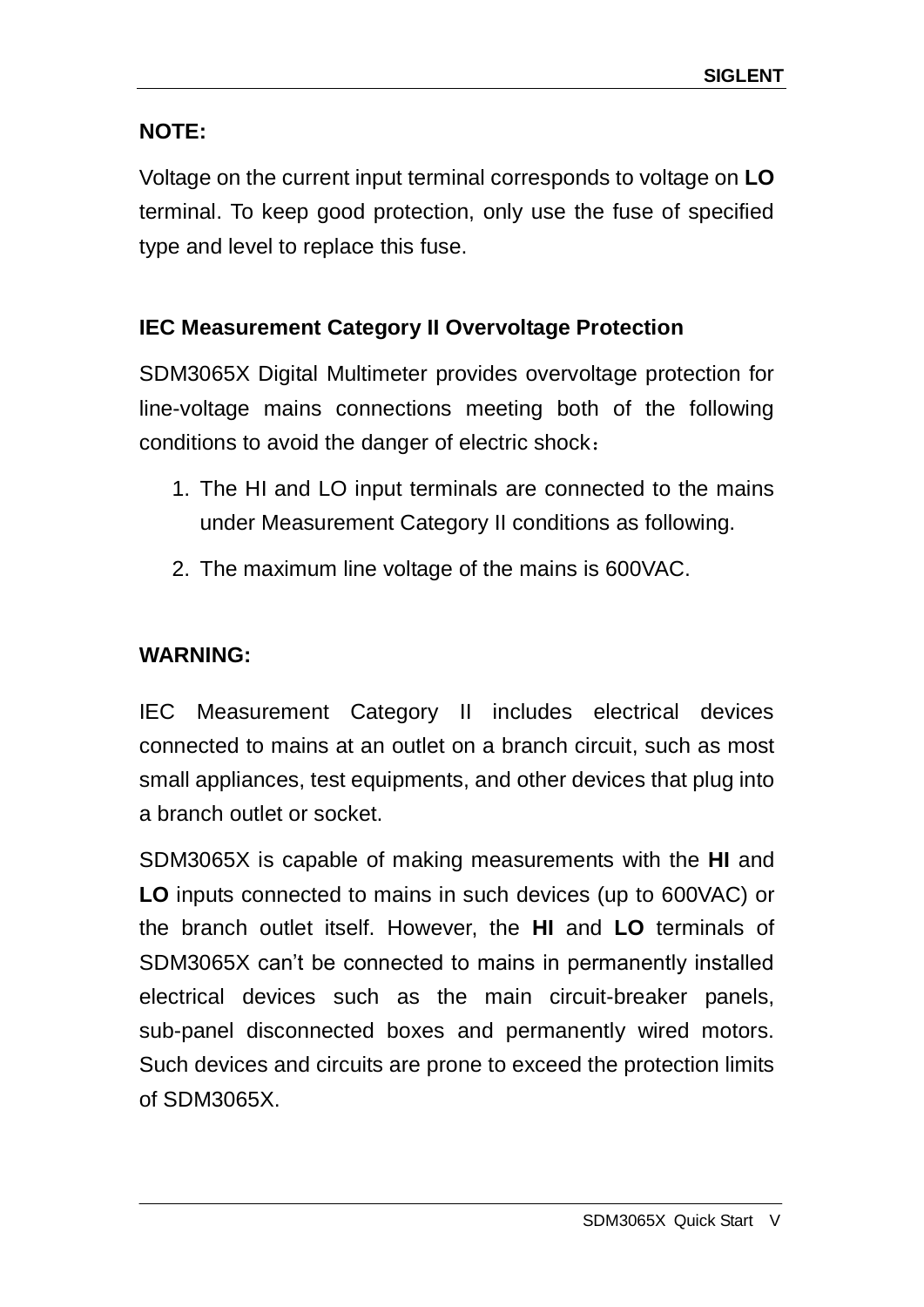### **NOTE:**

Voltages above 600VAC only can be measured in circuits that are isolated from mains. However, there may be transient overvoltage in circuits that are isolated from mains. SDM3065X is able to withstand occasional transient overvoltage up to 4000Vpk. Please don't use this instrument to measure circuits that transient overvoltage may exceed this level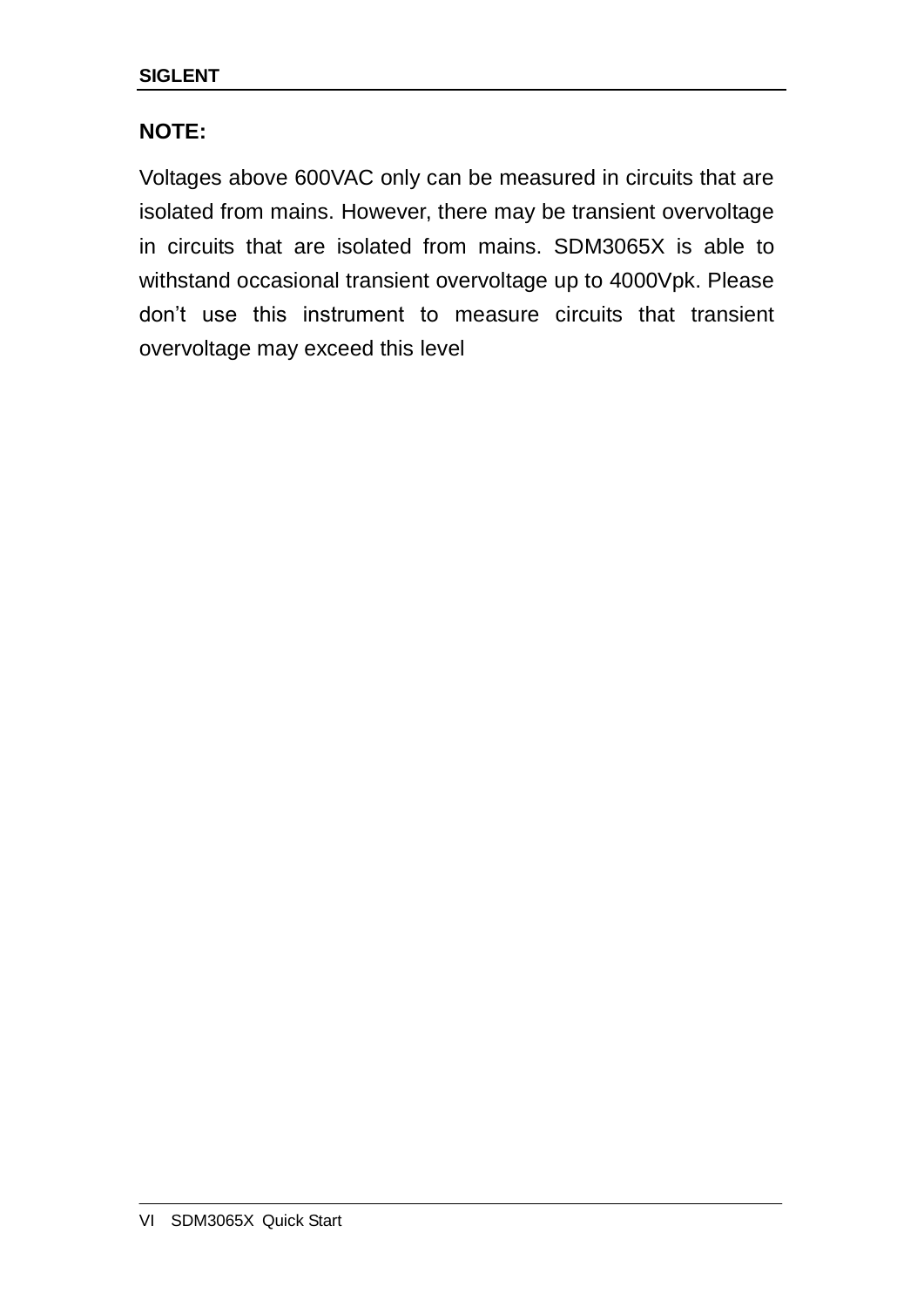### <span id="page-8-0"></span>**Safety Terms and Symbols**

**Terms in this manual.** Terms may appear in this manual:

- **WARNING:** Warning statements indicate the conditions and behaviors that could result in injury or loss of life.
- **CAUTION:** Caution statements indicate the conditions and behaviors that could result in damage to this product or other properties.

**CAT I (1000V):** IEC Measurement Category I. The highest measurable voltage is 1000Vpk in the **HI-LO** terminal.

**CAT II (600V):** IEC Measurement Category II. Inputs may be connected to mains (up to 600VAC) under Category II overvoltage conditions.

**Terms used on the instrument**. Terms may appear on the instrument:

- **DANGER** indicates an injury or hazard that may immediately happen.
- **WARNING** indicates an injury or hazard that may not immediately happen.
- **CAUTION** indicates that a potential damage to the instrument or other property might occur.

**Symbols used on the instrument**. Symbols may appear on the

instrument:







**Hazardous Protective Warning Test Chassis**



**Voltage Earth Ground Ground Ground Ground** 

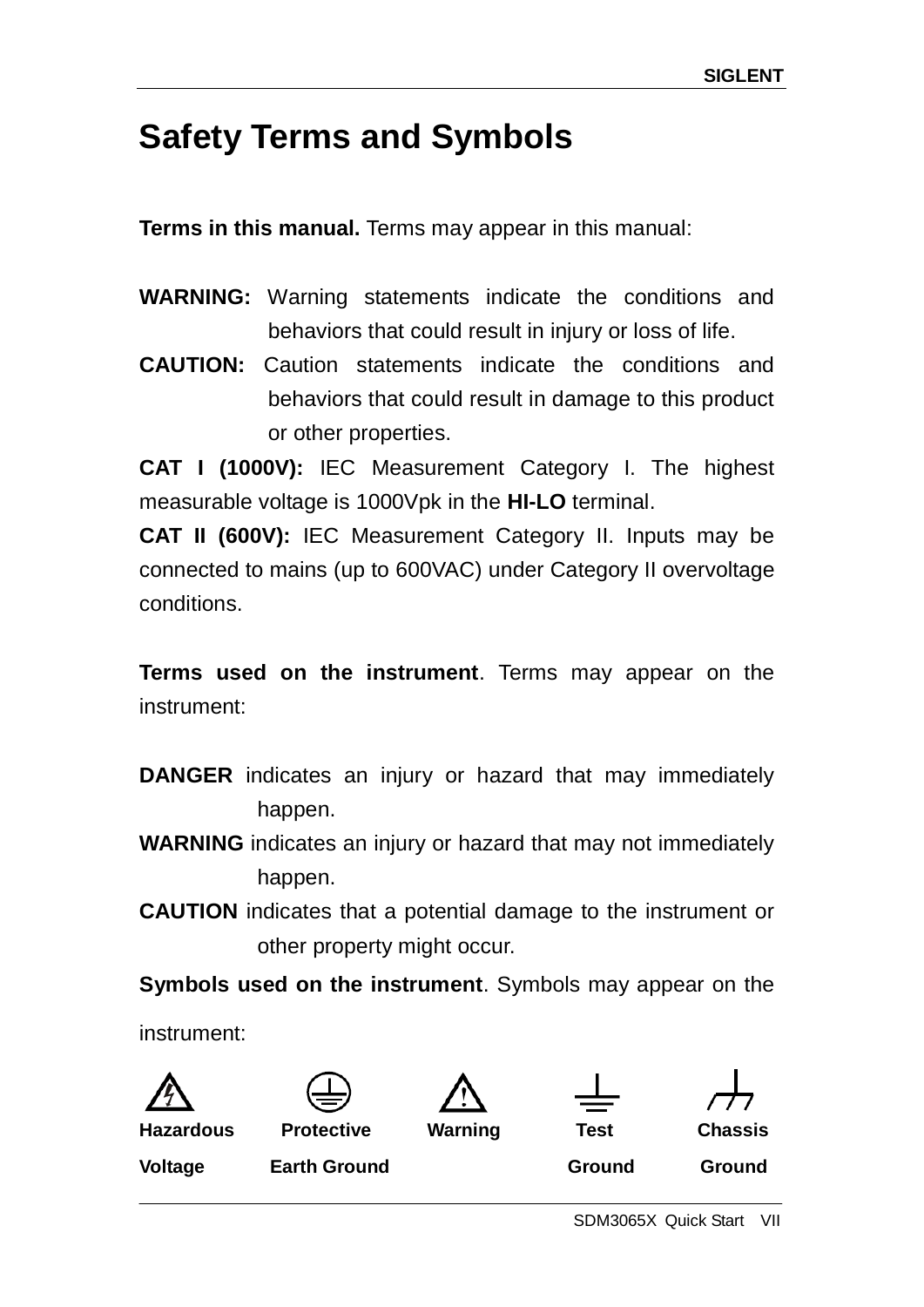### <span id="page-9-0"></span>**Daily Maintenance and Cleaning**

### **Maintenance**

When storing or placing the instrument, please avoid the liquid crystal display from direct sunlight for a long time.

### **NOTE:**

 To avoid damages to the instrument or test leads, please don't place them in mist, liquid or solvent.

### **Cleaning**

Please often clean the instrument and test leads according to the use of them.

- Wipe the external ash of the instrument and test leads by a soft rag. Be careful not to scratch the transparent plastic protective screen when cleaning the liquid crystal screen.
- Use a soft rag that has been soaked by water to clean the instrument after cutting off the power. Or use 75% isopropyl alcohol of water solvent to get a more thorough cleaning.

### **NOTE:**

 To prevent the surface of the instrument or test leads from damages, please don't use any corrosive or chemical cleaning reagents.

Please make sure the instrument is already dry before restarting it to avoid short circuits or personal injuries caused by water.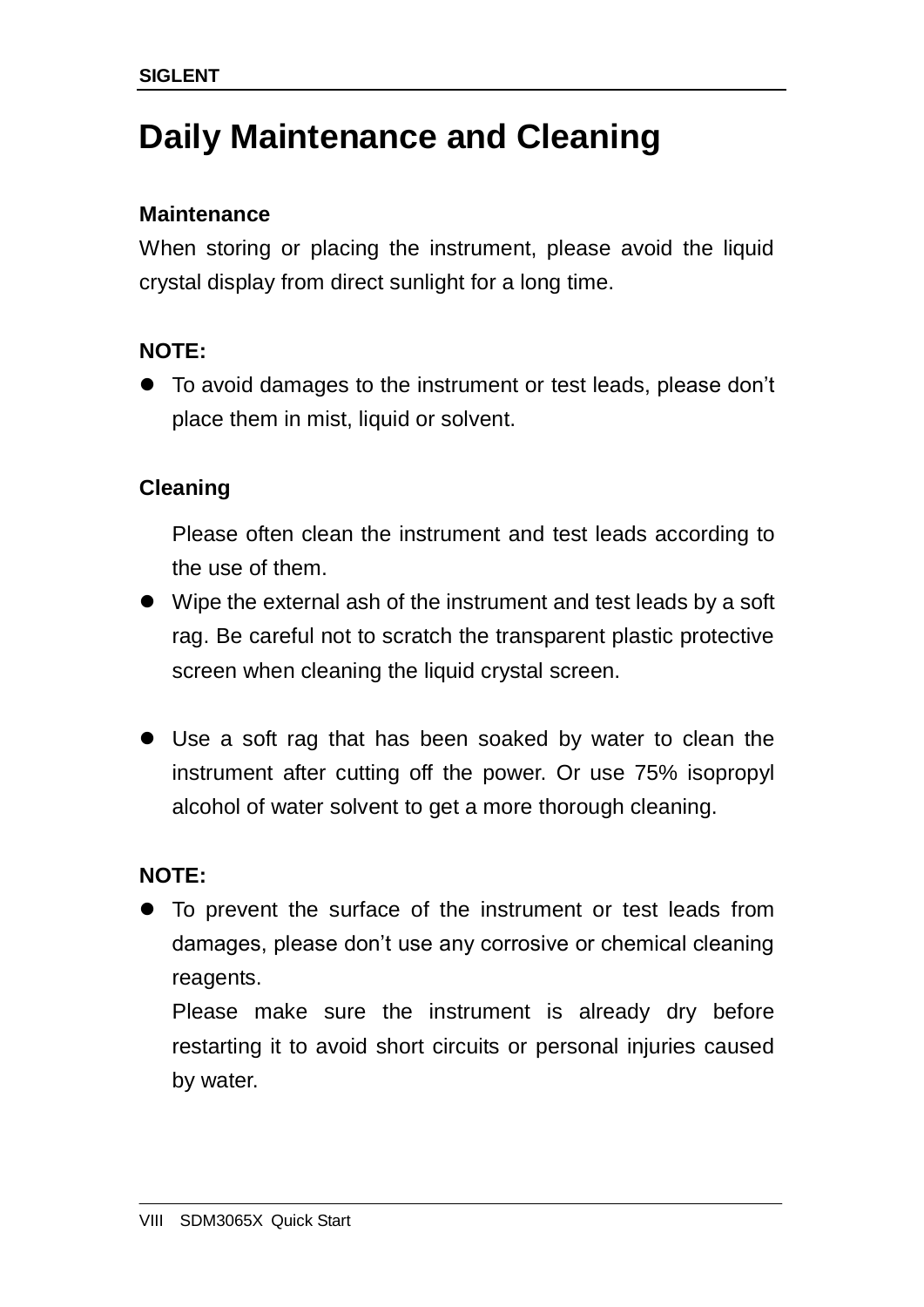### **Content**

<span id="page-10-0"></span>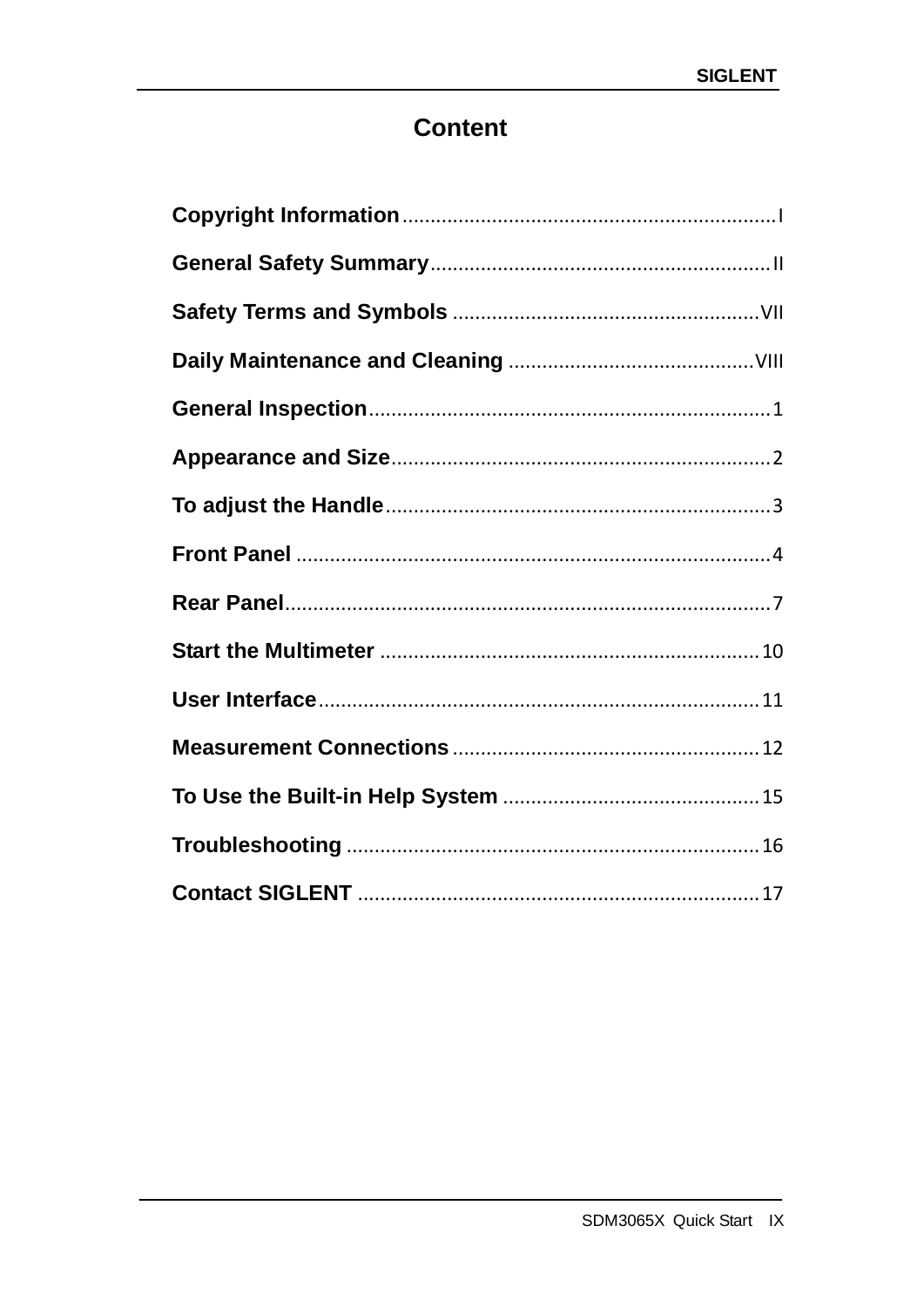### **General Inspection**

### **1. Inspect the shipping container.**

Please keep the damaged container or cushioning material until the contents of the shipment have been checked for completeness and the instrument has passed both electrical and mechanical tests.

The consigner or carrier shall be liable for the damage to instrument resulting from shipment. **SIGLENT** would not be responsible for free maintenance/rework or replacement of the unit.

### **2. Inspect the instrument.**

In case of any damage, or defect, or failure, notify your **SIGLENT** sales representative.

### **3. Check the Accessories.**

Check the accessories according to the packing list. If the accessories are incomplete or damaged, please contact your **SIGLENT** sales representative.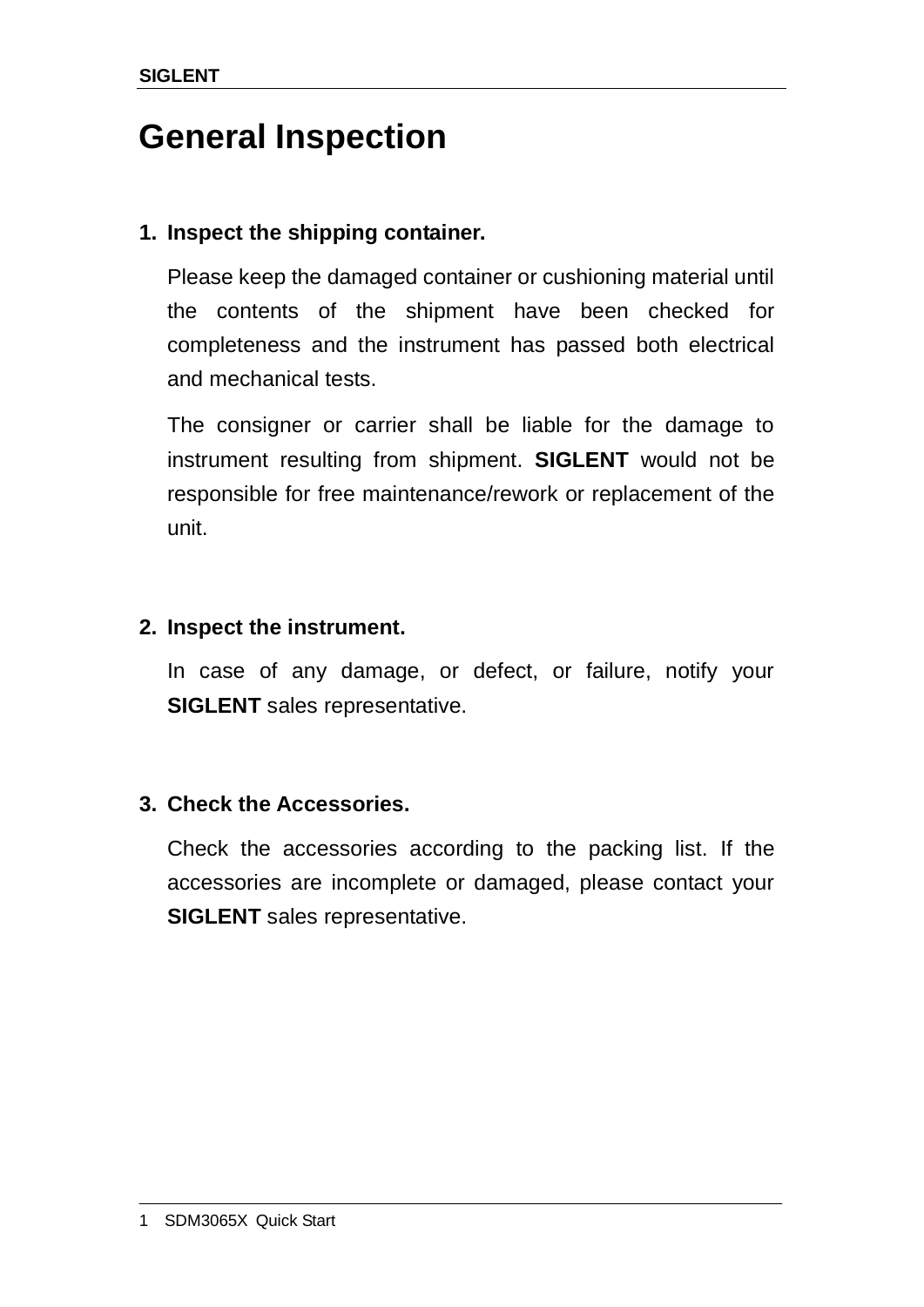## <span id="page-12-0"></span>**Appearance and Size**



Appearance and Size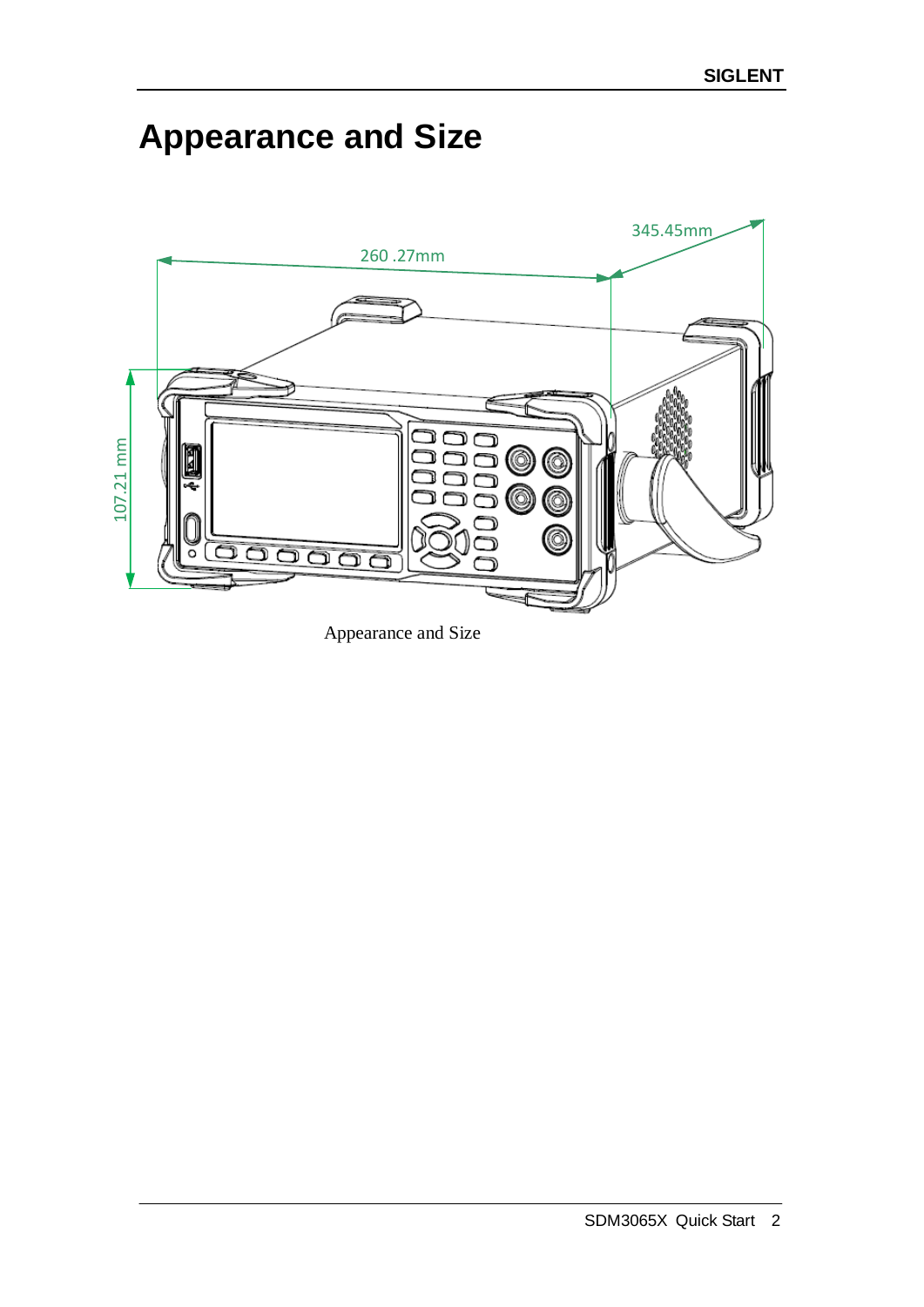## <span id="page-13-0"></span>**To adjust the Handle**

Please grip the handle by the two sides and pull it outward to adjust the handle position of SDM3065X. Then rotate the handle to the appropriate position. Please operate as the following figure:

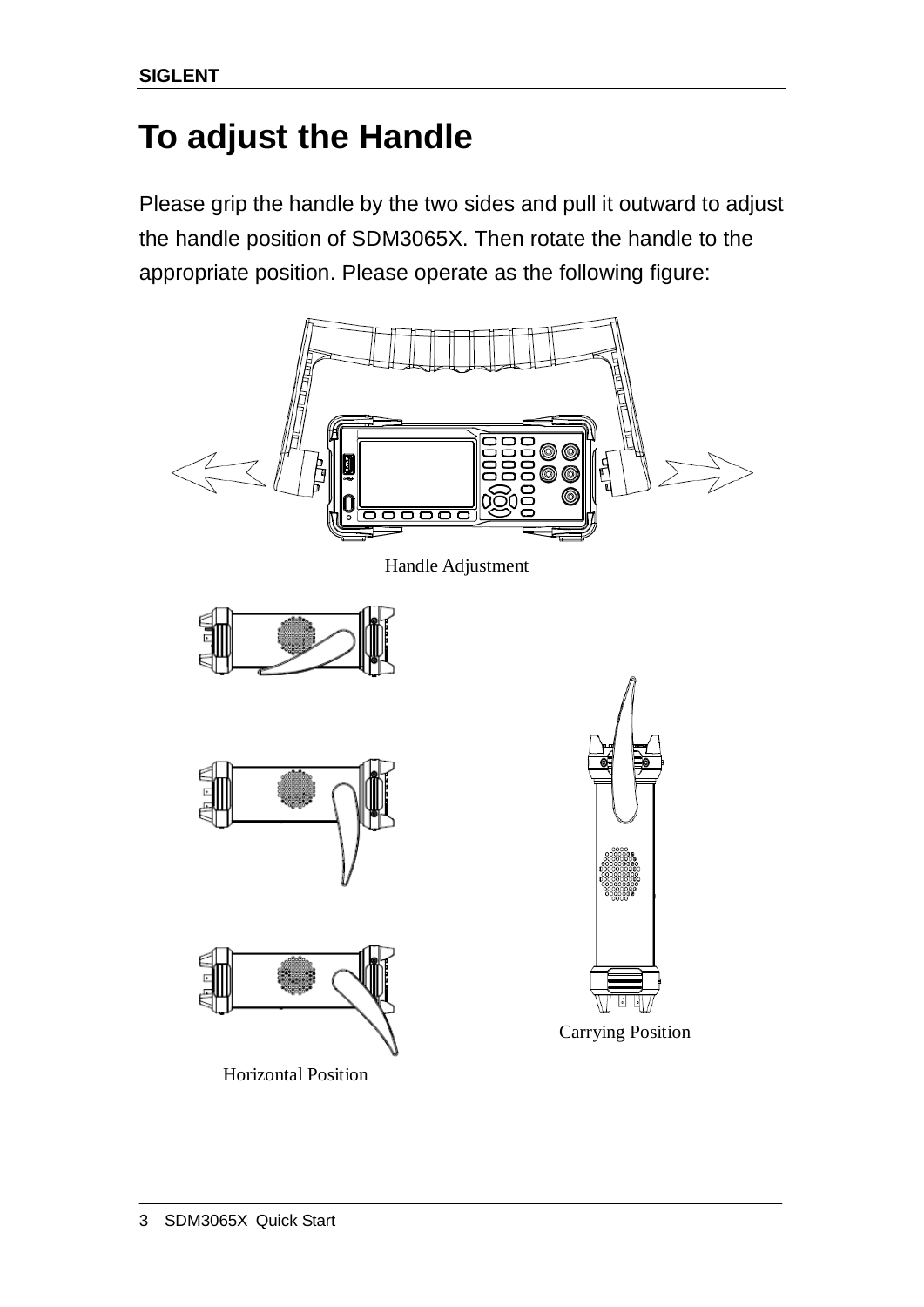### <span id="page-14-0"></span>**Front Panel**



#### Front Panel Overview

#### **USB Host A**

By using this interface, users can store the current state or measurement data into USB storage device. Users can also read the state files or updated firmware from USB storage device.

### **B** Power Key

Long/short press the key to turn on/off the instrument.

### **LCD Display C**

The instrument provides a 4.3 inch color TFT-LCD display screen with 480\*272 high resolutions that can the current function menus, measurement parameter settings, system status, prompt messages and so on.

### **D** Menu Operation Keys

Press any softkey to activate the corresponding menu.

#### **Measurement and Assistant Function Keys E**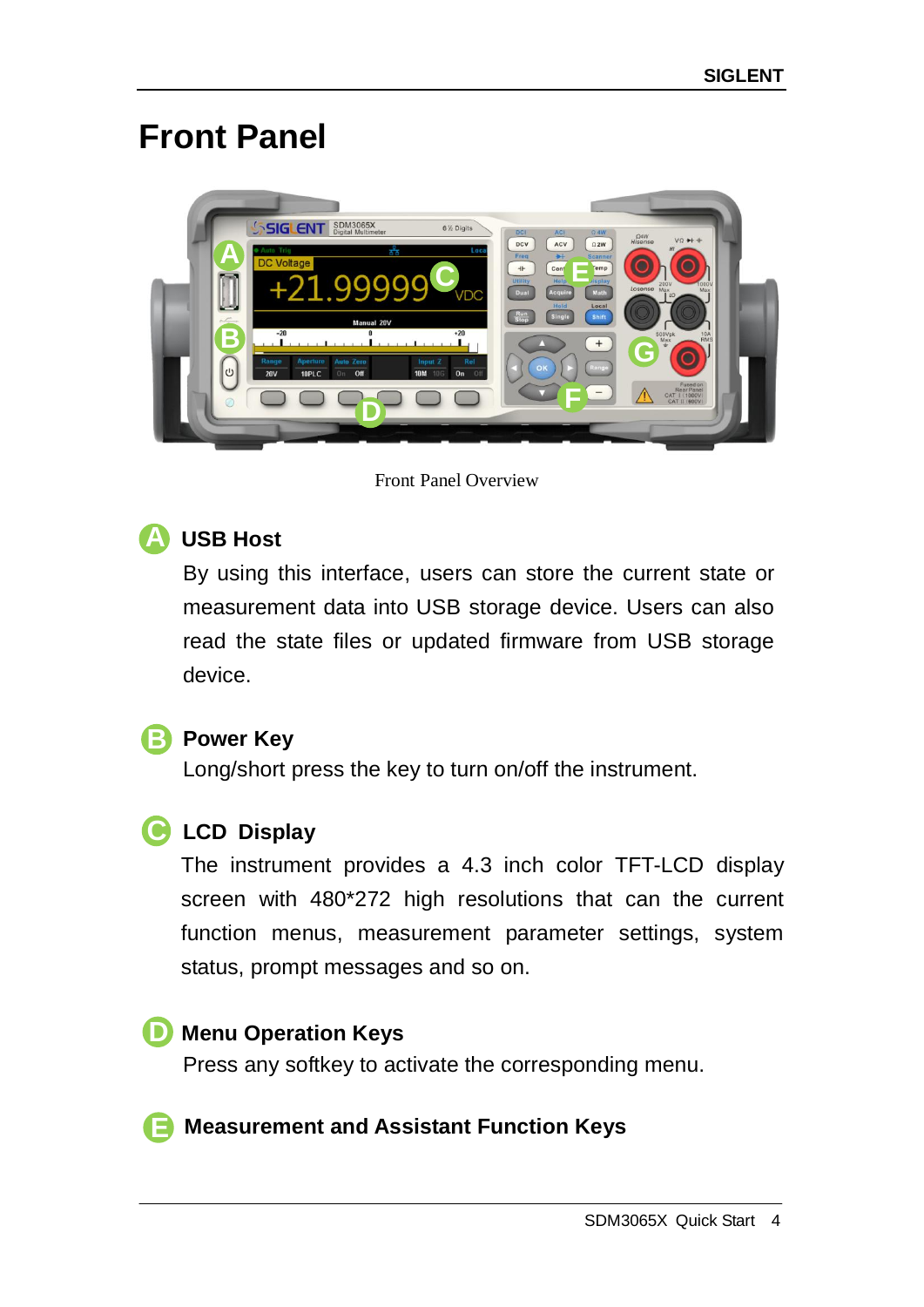| $\blacksquare$ DCI<br><b>DCV</b> | DC Voltage / Current Measurement                                                                                                                                                                                                                             |
|----------------------------------|--------------------------------------------------------------------------------------------------------------------------------------------------------------------------------------------------------------------------------------------------------------|
| <b>ACI</b><br>ACV                | <b>AC Voltage/ Current Measurement</b>                                                                                                                                                                                                                       |
| $\Omega$ 4W<br>$\Omega$ 2W       | 2-Wire /4-Wire Resistance Measurement                                                                                                                                                                                                                        |
| Freq<br>ᆎ                        | <b>Frequency / Capacitance Measurement</b>                                                                                                                                                                                                                   |
| ▸<br>Cont                        | <b>Continuity /Diode Test</b>                                                                                                                                                                                                                                |
| Scanner<br>Temp                  | Temperature Measurement/<br><b>Enable Multiple Scan Card Function</b>                                                                                                                                                                                        |
| <b>Utility</b><br>Dual           | Enable Dual-display Function / Set Up the Utility                                                                                                                                                                                                            |
| Help<br><b>cauir</b>             | <b>Acquire Function /Help System</b>                                                                                                                                                                                                                         |
| <b>Display</b><br>Math           | <b>Math Function /Display Function</b>                                                                                                                                                                                                                       |
| RЩ<br>Stop                       | Auto Trigger/ Stop                                                                                                                                                                                                                                           |
| Hold<br><b>Single</b>            | Single Trigger/ Hold Measurement Function                                                                                                                                                                                                                    |
| Local<br>Shift                   | Return to local control of the instrument (when in<br>Remote mode).<br>Some of the front panel keys have text above them.<br>This indicates that the key has a function that you<br>can access by pressing and releasing [Shift] before<br>pressing the key. |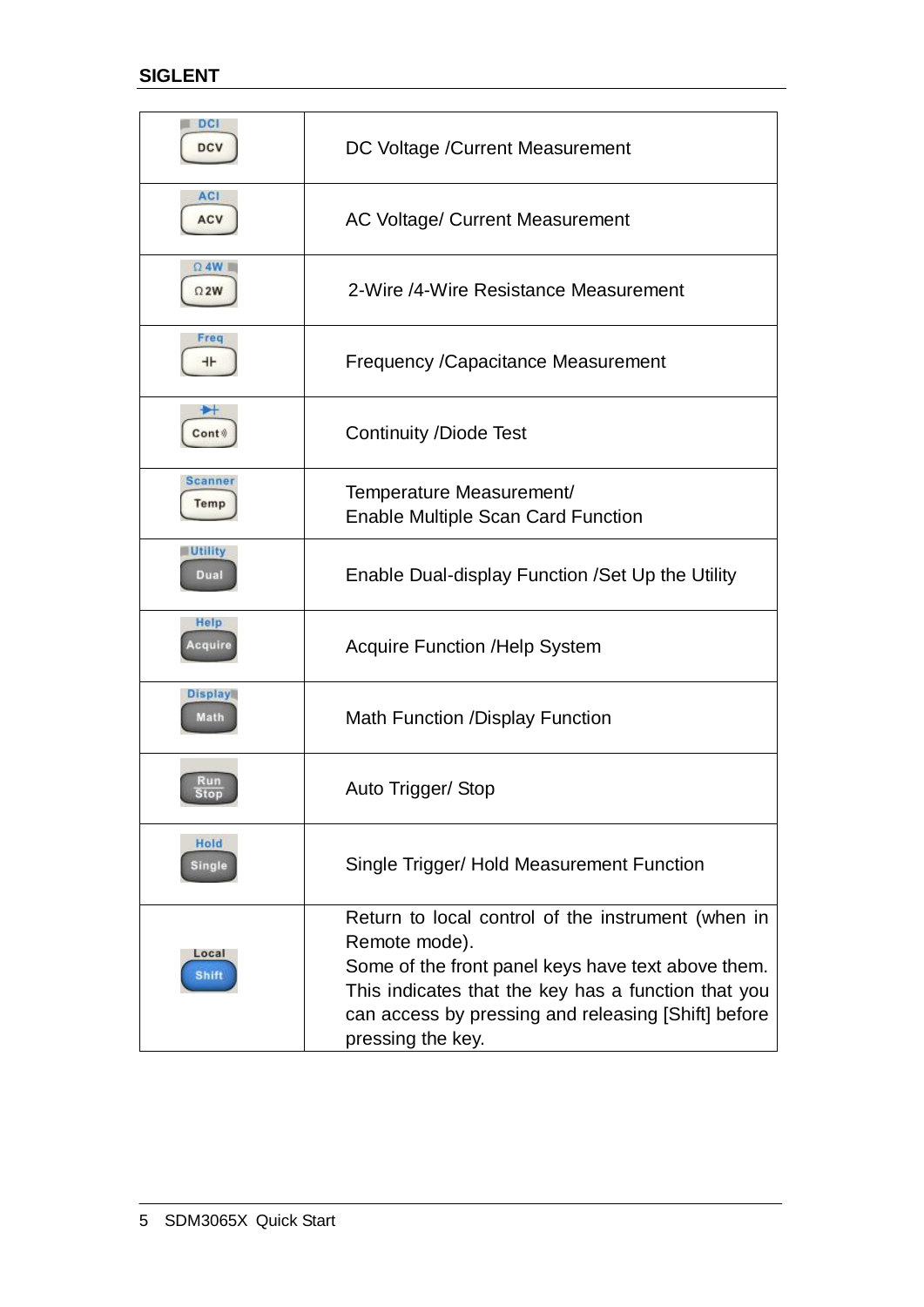|    | Increase the measurement range                  |
|----|-------------------------------------------------|
|    | Decrease the measurement range                  |
|    | Select auto or manual range                     |
|    | Set up measurement parameter                    |
|    | Move the cursor<br>Page or down                 |
|    | Set up measurement parameter<br>Move the cursor |
| OK | Apply the current setting                       |

### **Range and Direction Keys**

### **Signal Input Terminals G**

The measured signal (device) will be connected into the multimeter through these terminals. Different measurement objects have different connection methods. For details, please refer to "**Measurement Connections**".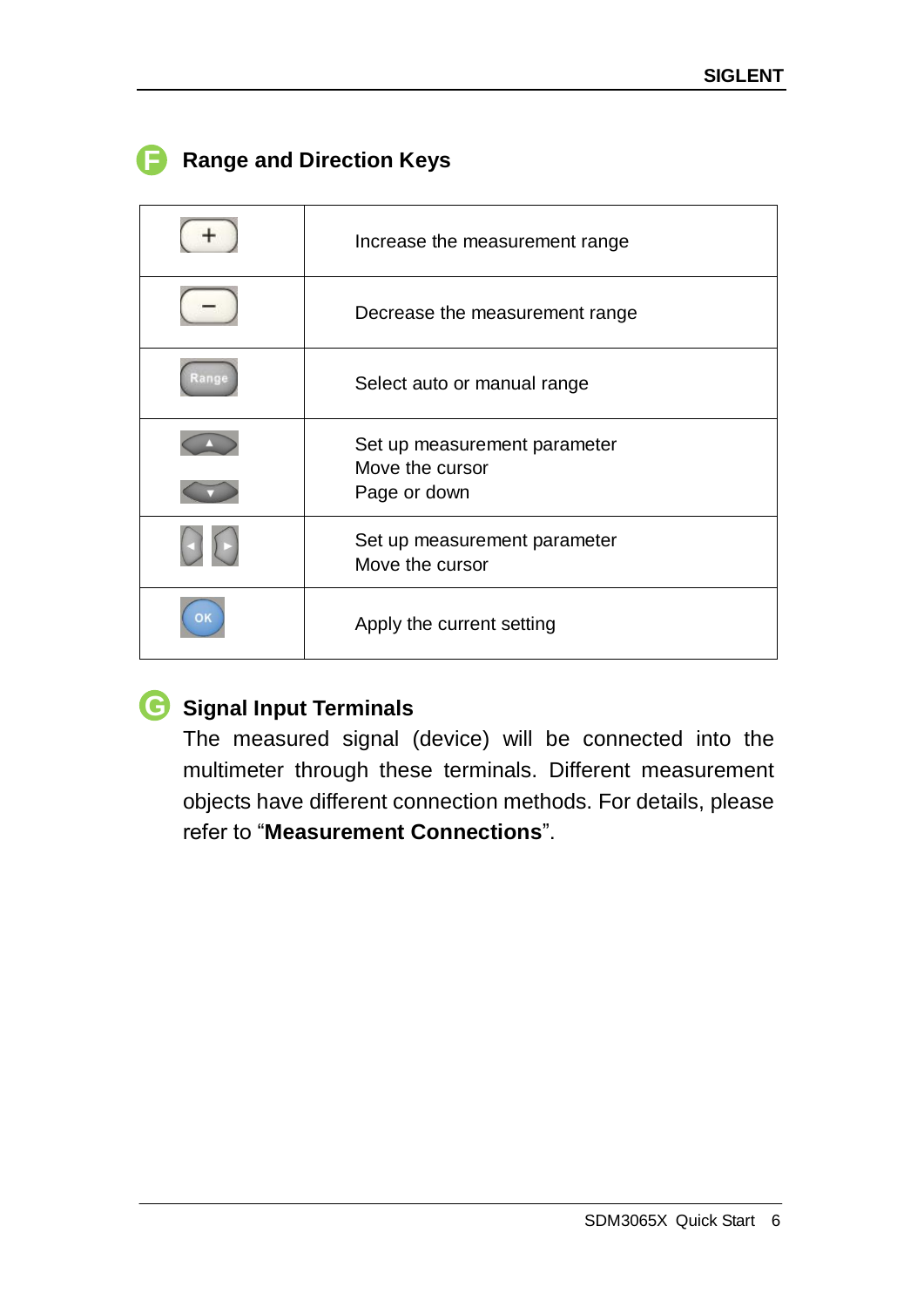### <span id="page-17-0"></span>**Rear Panel**



Rear Panel Overview



### **Power Socket**

The multimeter accepts two types of AC supplies. Please use the power cord provided in the accessories to connect the multimeter to the AC power through this socket.

Note: a proper voltage scale must be first selected (through the Voltage Selector) before power connection.

### **Power Fuse B**

The multimeter is already installed with a power fuse before leaving factory. To replace a new one, please:

- 1) Turn off the multimeter and remove the power cord.
- 2) Press down the block tongue using a straight screwdriver (in the direction of the dotted arrow in the figure below) and pull out of the fuse seat.
- 3) Select a proper voltage scale.
- 4) Replace a specified fuse.
- 5) Reinstall the fuse seat into the slot.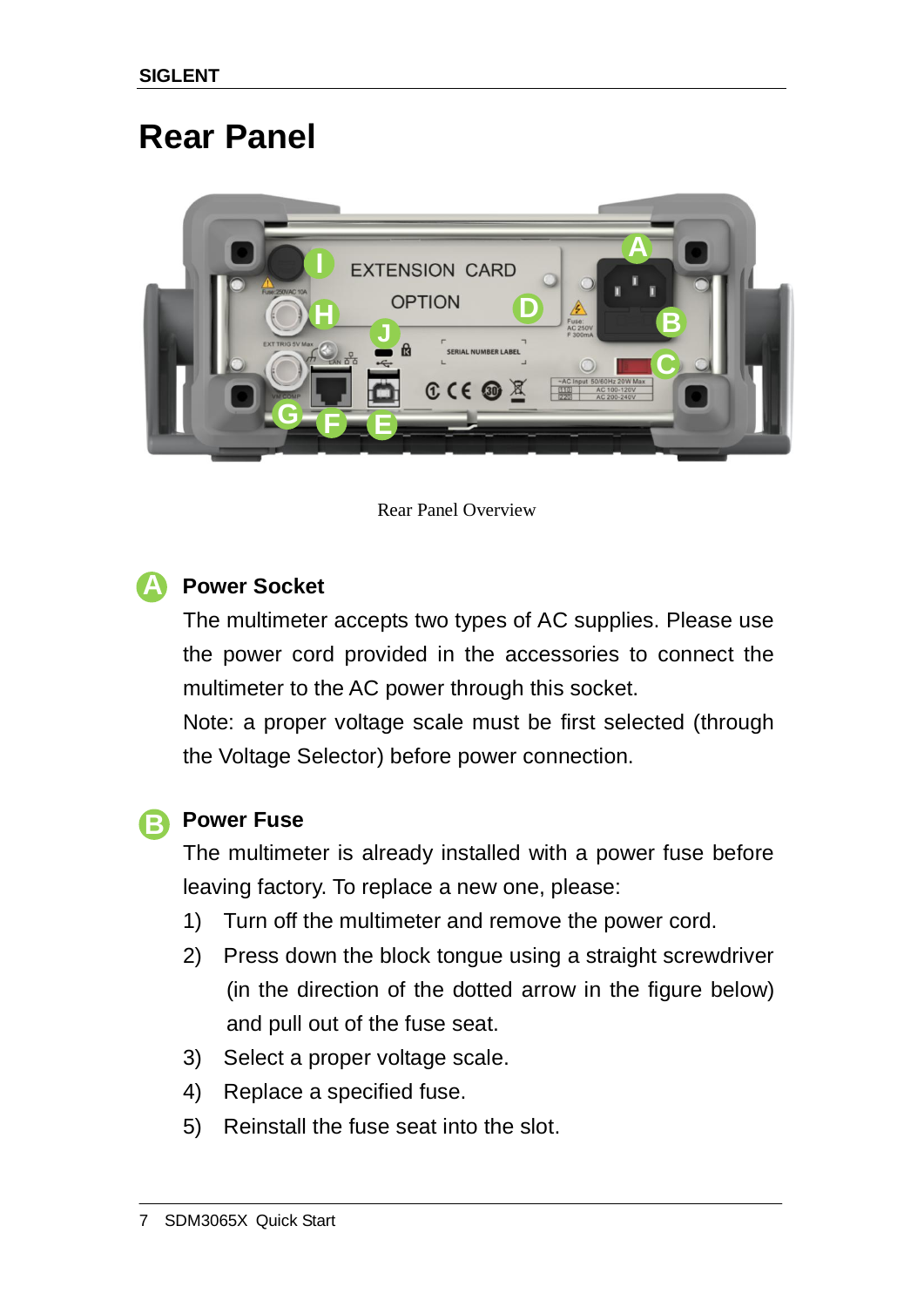

Change the fuse

#### **AC Voltage Selector C**

Select a proper voltage scale (110 V or 220 V) according to the AC supply used.

### **D** Inspection card (option)

An optional 16-channel Data Acquisition Module can be installed in the instrument.

### **USB Device E**

Connect the PC through this interface. You can use SCPI commands or PC software to control SDM3065X remotely.

#### **LAN F**

Through this interface, the multimeter can be connected to the network for remote control.

### **VMC Output G**

The mutlimeter outputs a low-true pulse from the [VM Comp] connector after every measurement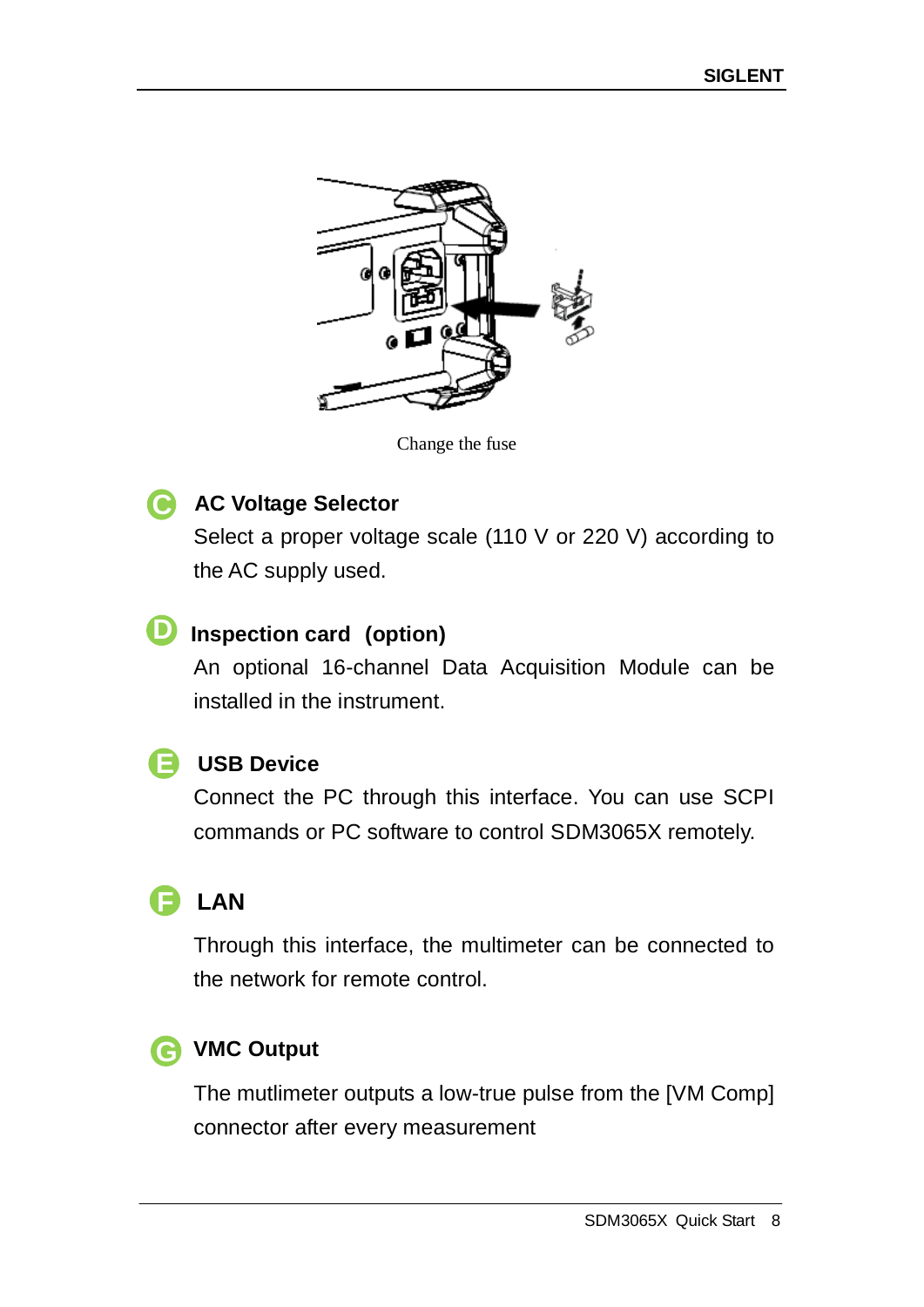### **HExt trigger**

Trigger the multimeter by connecting a trigger pulse through the [Ext Trig] connector. Note the external trigger source must be selected.

#### **Current Input Fuse I**

The multimeter is already installed with a current Input fuse to provide 10 A maximum input protection before leaving factory. To replace a new one, please:

- 1) Turn off the multimeter and remove the power cord.
- 2) Turn the fuse seat counterclockwise as shown in the figure using a straight screw driver and then pull out the fuse seat
- 3) Place a new specified fuse.
- 4) Reinstall the fuse seat into the slot.

#### **Instrument Lockhole J**

You can use the safety lock to lock the multimeter in a fixed place if necessary.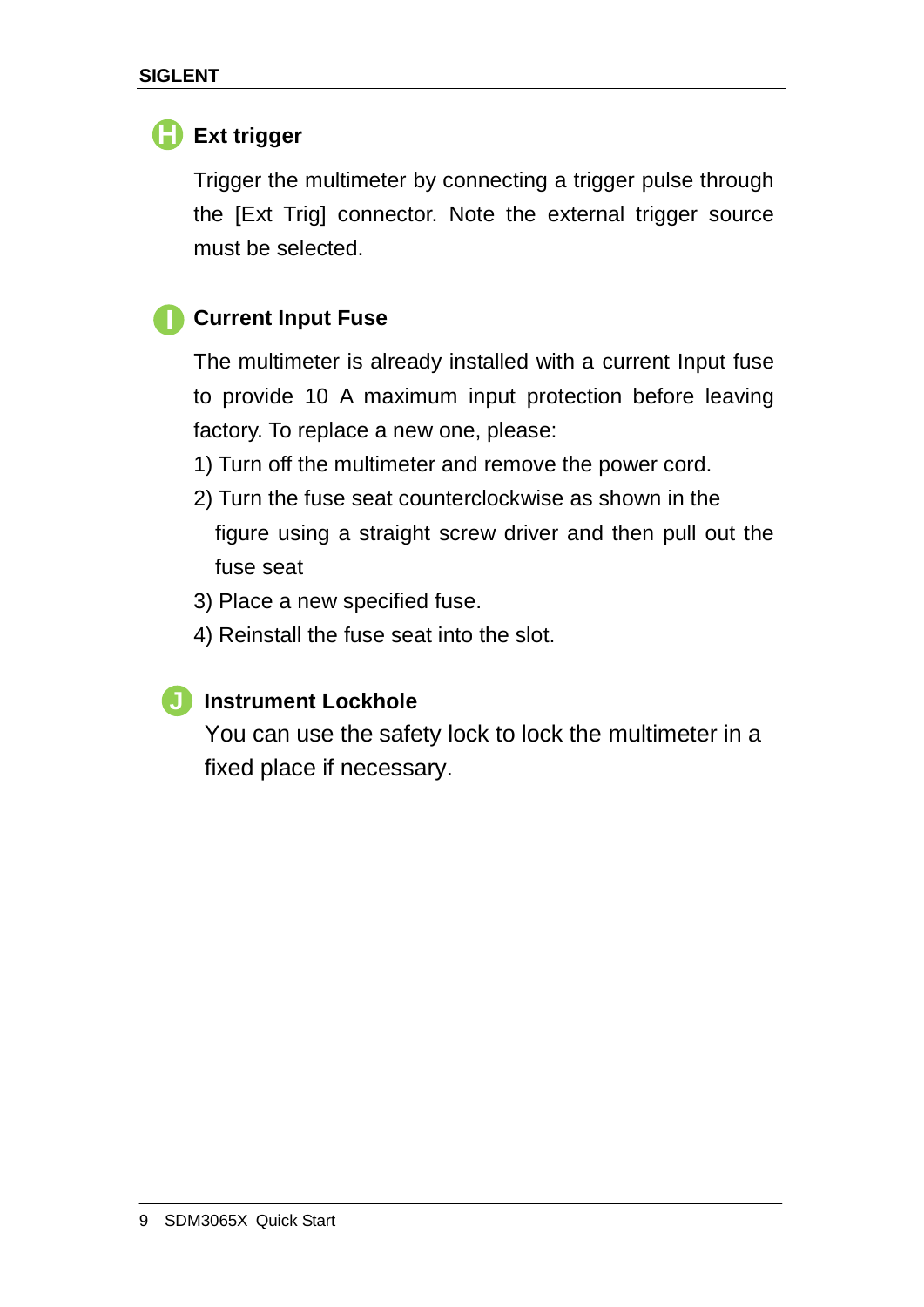### <span id="page-20-0"></span>**Start the Multimeter**

Before connect the instrument to a power source, please select the AC voltage selector on the rear panel of your multimeter according to the power supply.Then connect the power cord as shown in the following figure.



Press the Power key on the front panel to start up the multimeter. If the multimeter does not starts normally, please:

- 1. Make sure the power cord is in good connection.
- 2. Try to restart the multimeter, if it fails, check the power fuse and replace a new one when necessary.
- 3. If the problem still remains, please contact **SIGLENT**.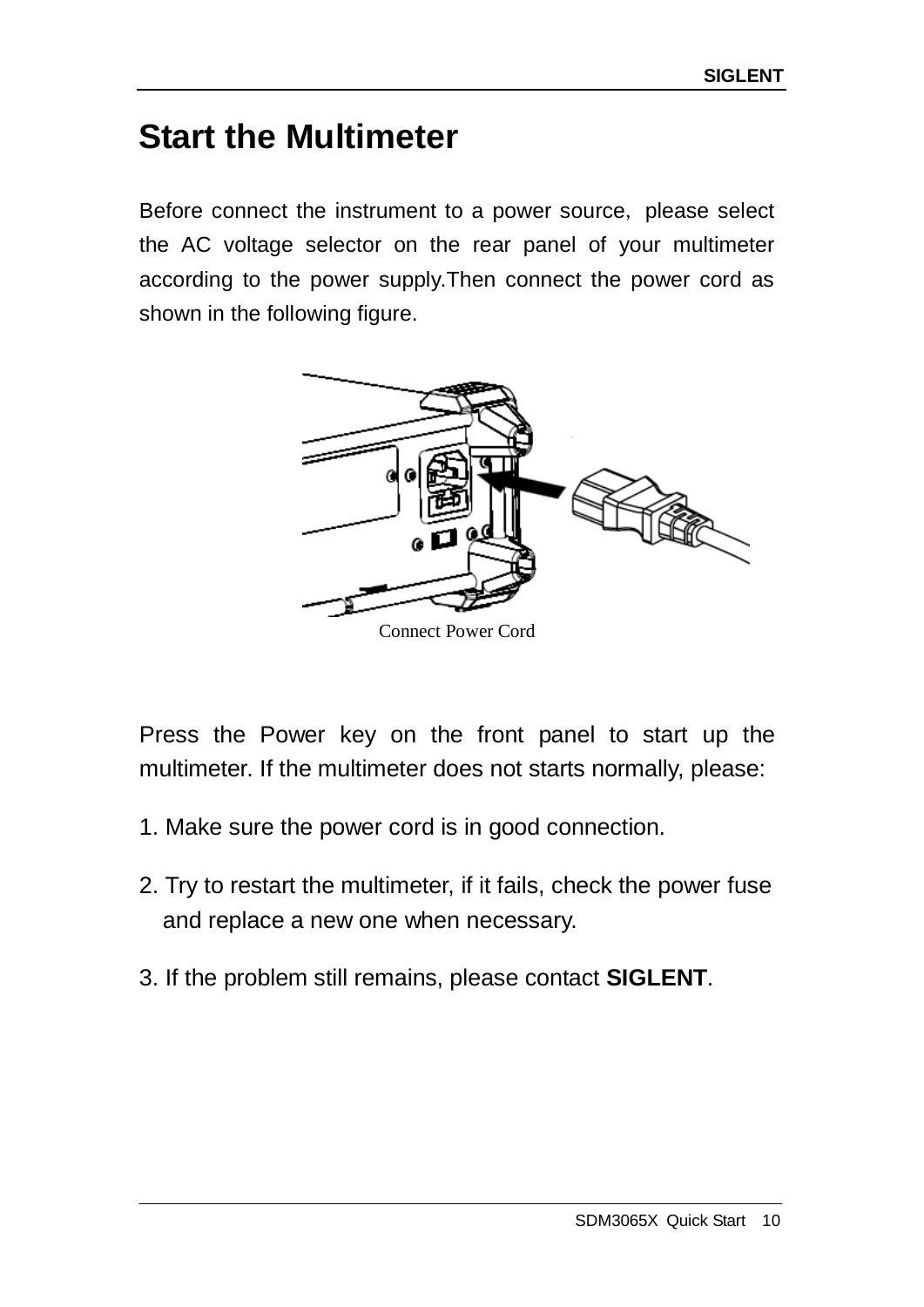### <span id="page-21-0"></span>**User Interface**



User Interface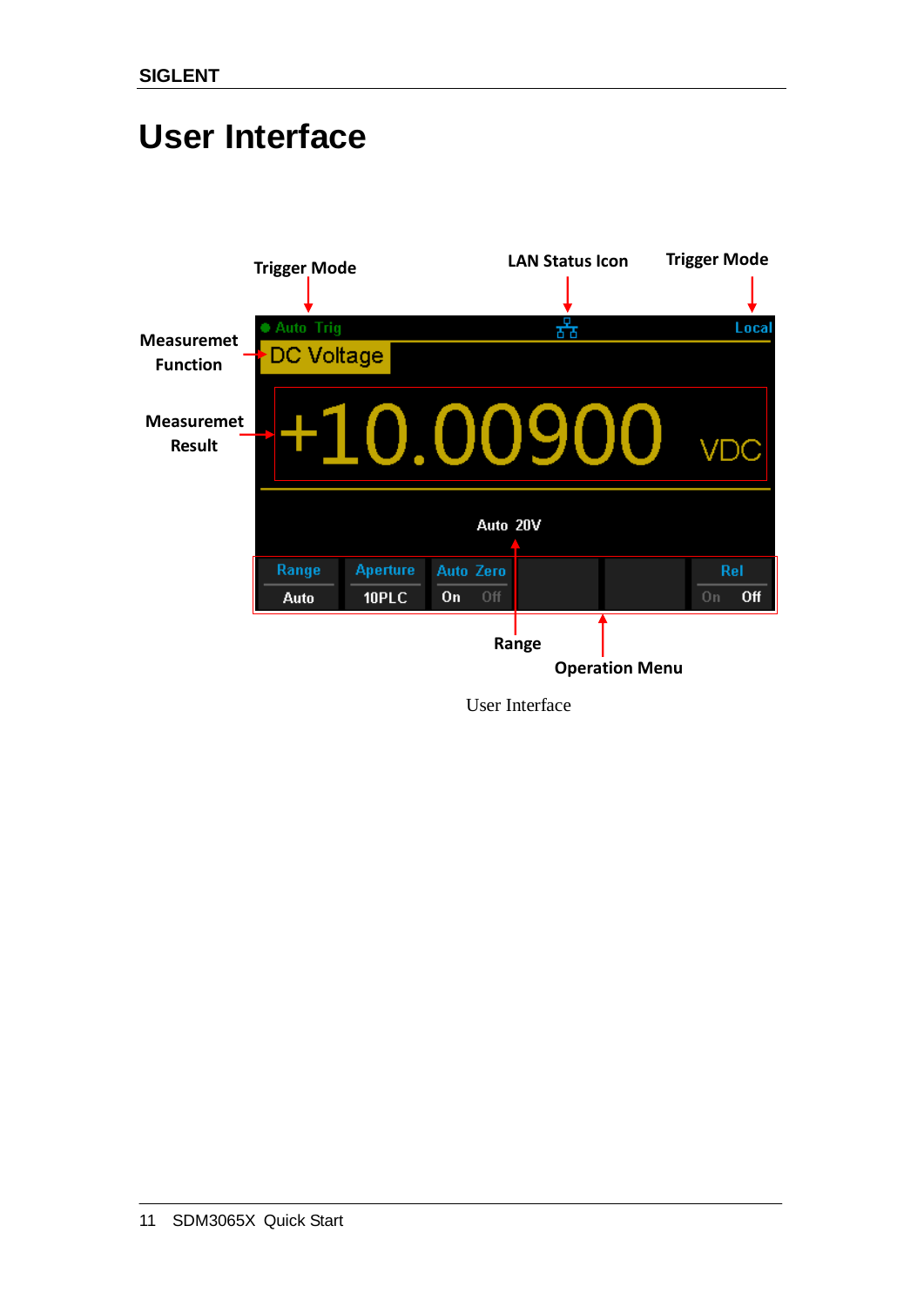## <span id="page-22-0"></span>**Measurement Connections**

SDM3065X is designed with many measurement functions. After selecting the desired measurement function, please connect the signal (device) under test to the multimeter according to the method below. Do not discretionarily switch the measurement function when measuring as it may cause damage to the multimeter. For example, when the test leads are connected to the related current terminals, AC voltage measurement should not be taken.

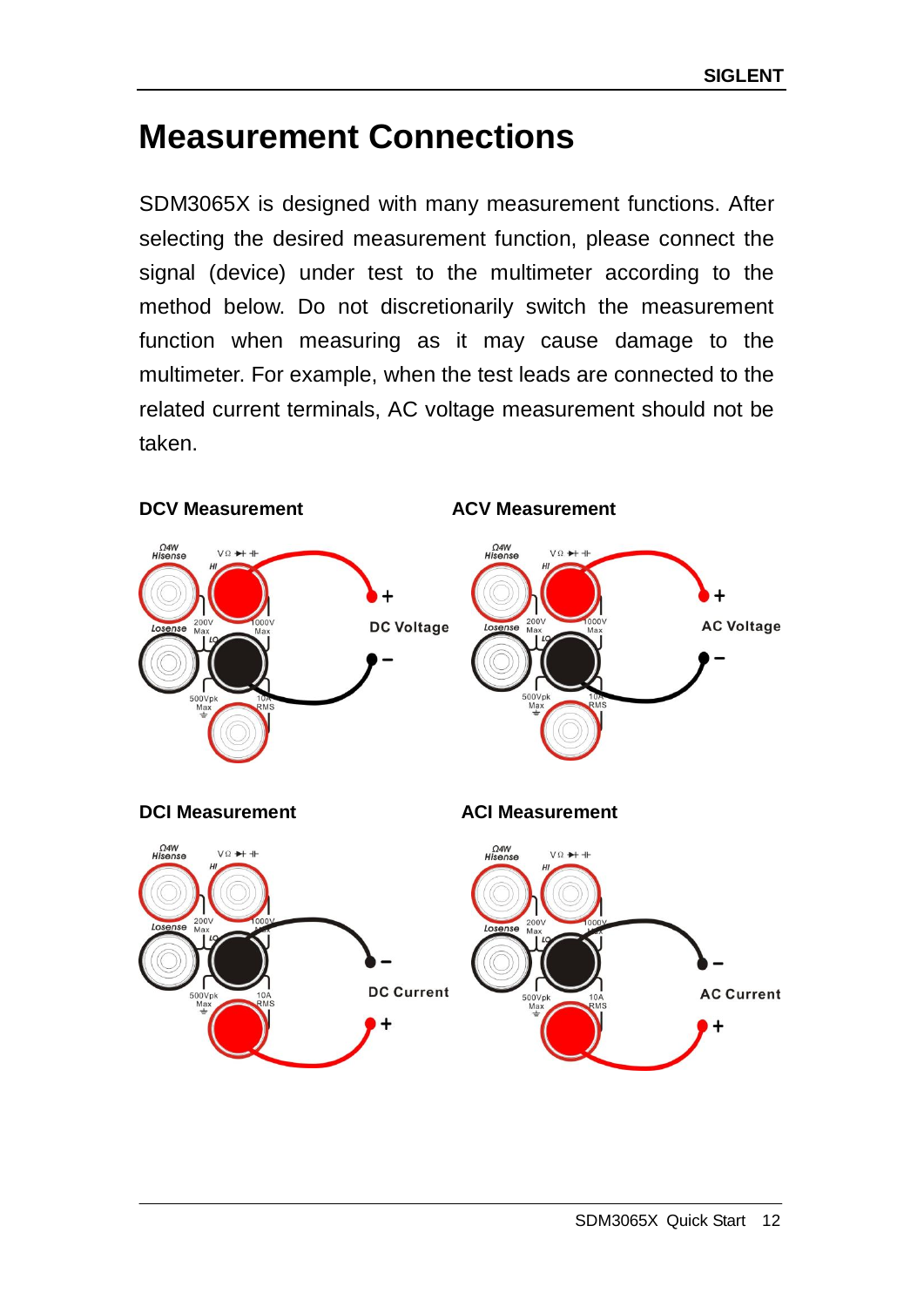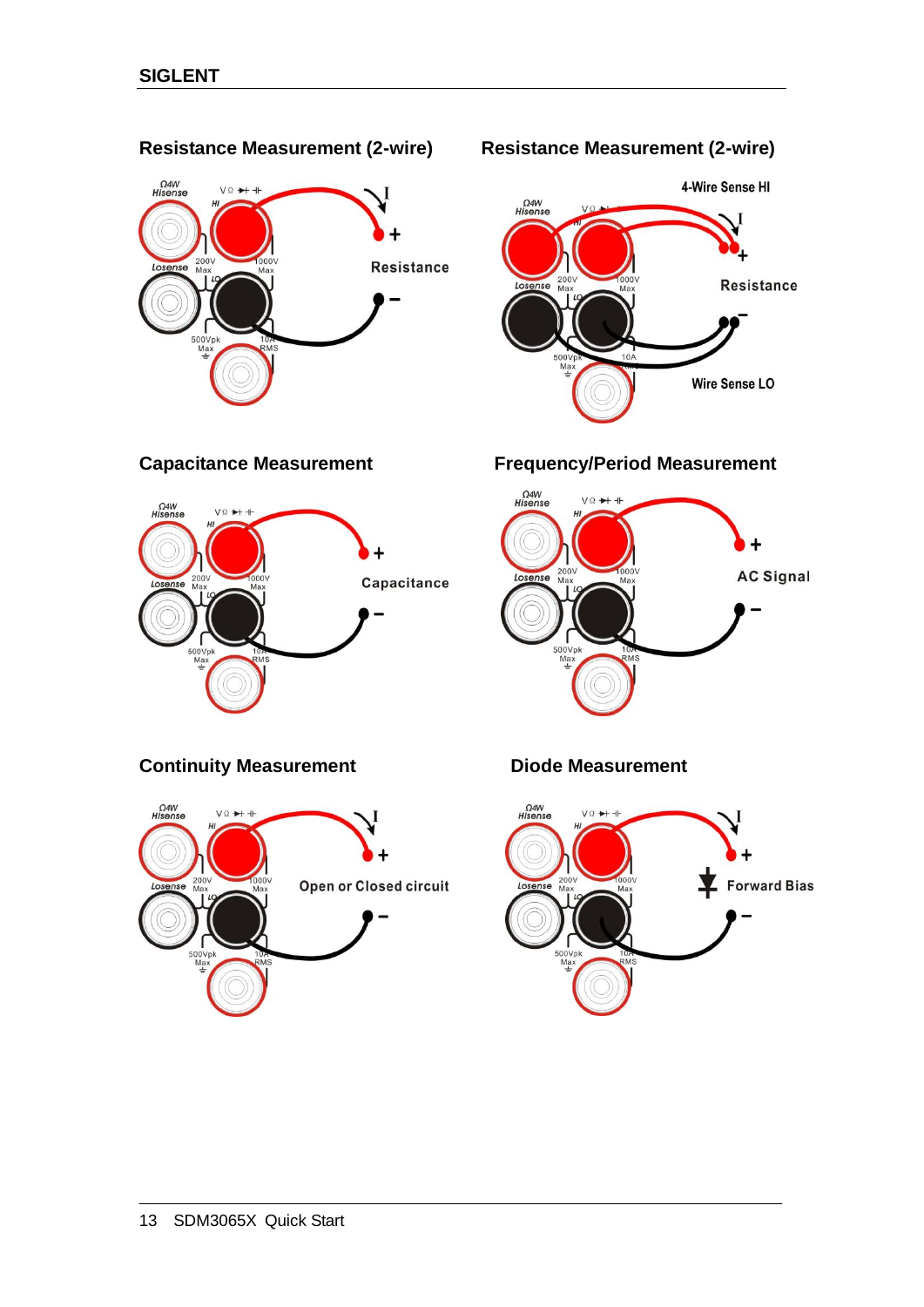### **Temperature Measurement** (**For RTD and thermcouple sensors**)

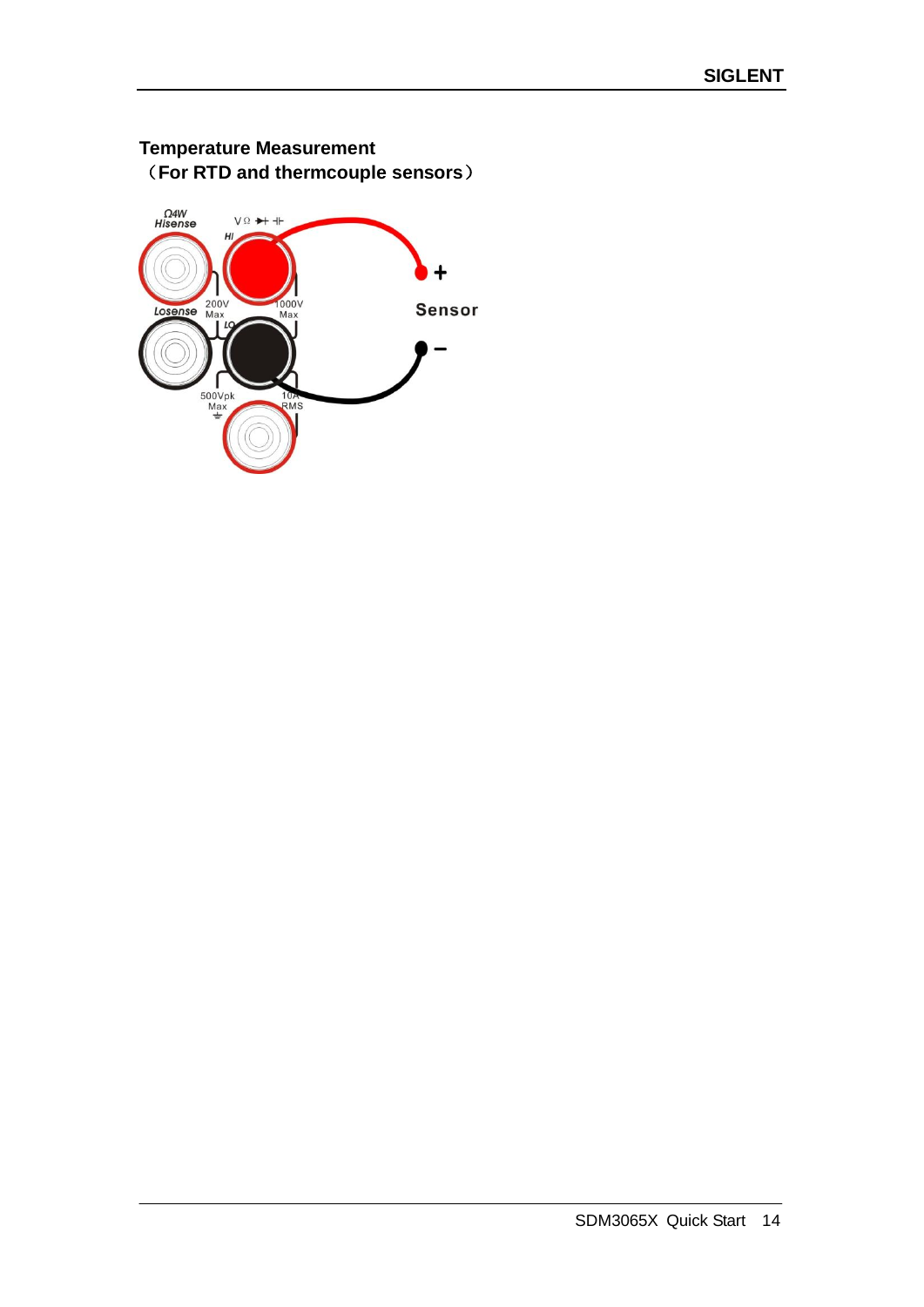### <span id="page-25-0"></span>**To Use the Built-in Help System**

To obtain built-in help information of the product, please press 【shift】+【Acquire】to enter help system, then use the direction keys to choose the help item you want, finally press 【OK】to obtain help information

The common help information is listed as the following:

- 1. Basic Measure.
- 2. Measuring Temperature.
- 3. Measuring Capacitance.
- 4. Math Function.
- 5. Dual-display Function.
- 6. Saving and Recalling Information.
- 7. Optional Multiple Scan Card.
- 8. The convention and Tips of Softkeys.
- 9. Technical Support.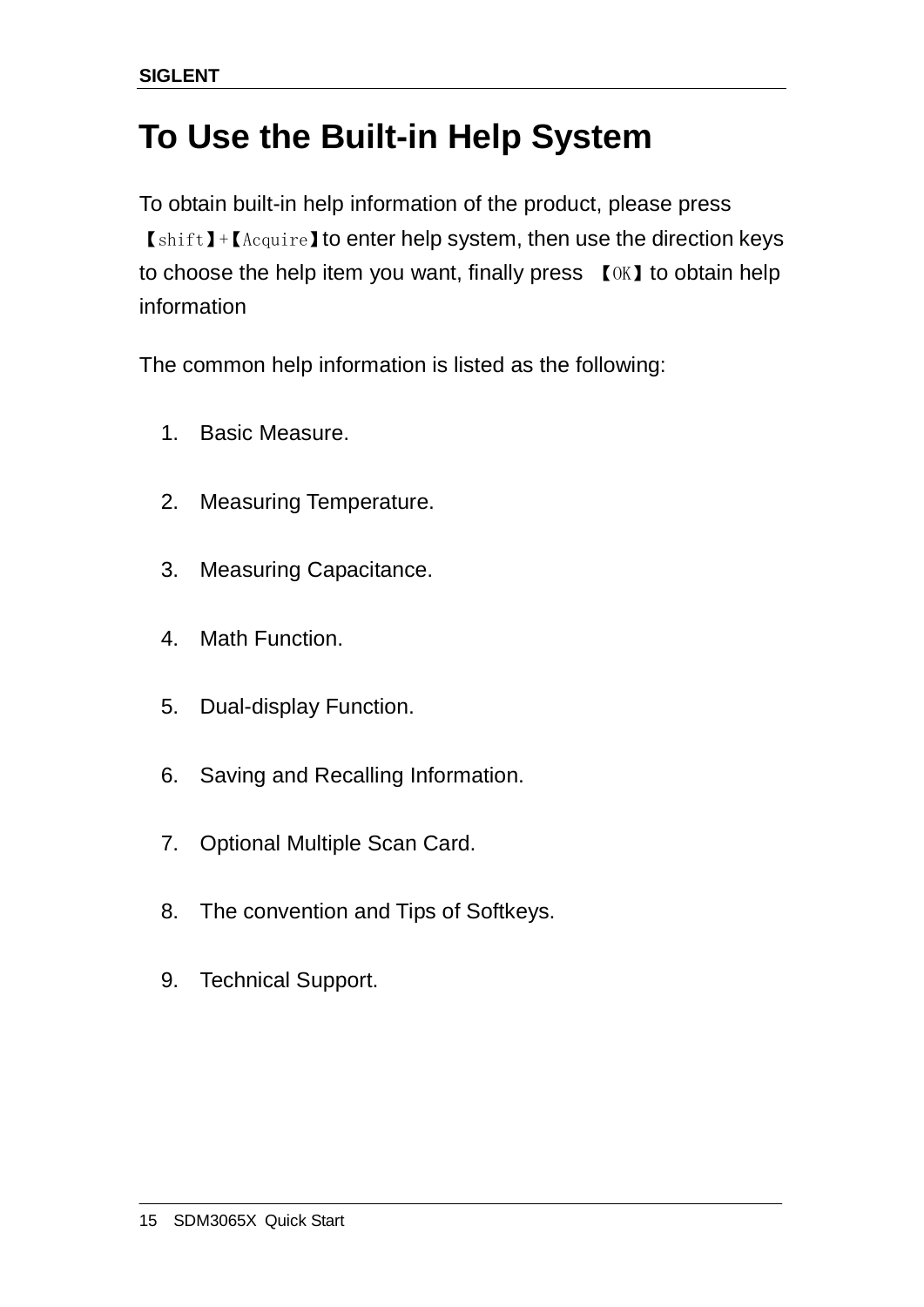## <span id="page-26-0"></span>**Troubleshooting**

The commonly encountered failures and their solutions are listed below. When you encounter those problems, please solve them following the corresponding steps. If the problem remains still, please contact **SIGLENT** and provide your device information.

- **1. If the screen is still dark with nothing displayed after pressing the power key.**
	- 1) Check whether the power cord is well connected.
	- 2) Check whether the power fuse is burned out. If the fuse needs to be changed, please use the specified fuse.
	- 3) Restart the instrument after finishing the above inspections.
	- 4) If the instrument still can't start up properly, please contact **SIGLENT.**

### **2. The reading doesn't change when a current signal is input.**

- 1) Check whether the test lead is correctly inserted into the HI and LO terminals of current measurement.
- 2) Check whether the current fuse at the back panel is burned out.
- 3) Check whether the DCI or ACI measurement function is enabled.
- 4) Check whether the DCI measurement function is used to measure AC current.
- **3. The reading is abnormal when a voltage signal is input.**
	- 1) Check whether the test lead is correctly inserted into the HI and LO terminals of voltage measurement.
	- 2) Check whether the the DCV or ACVmeasurement function is